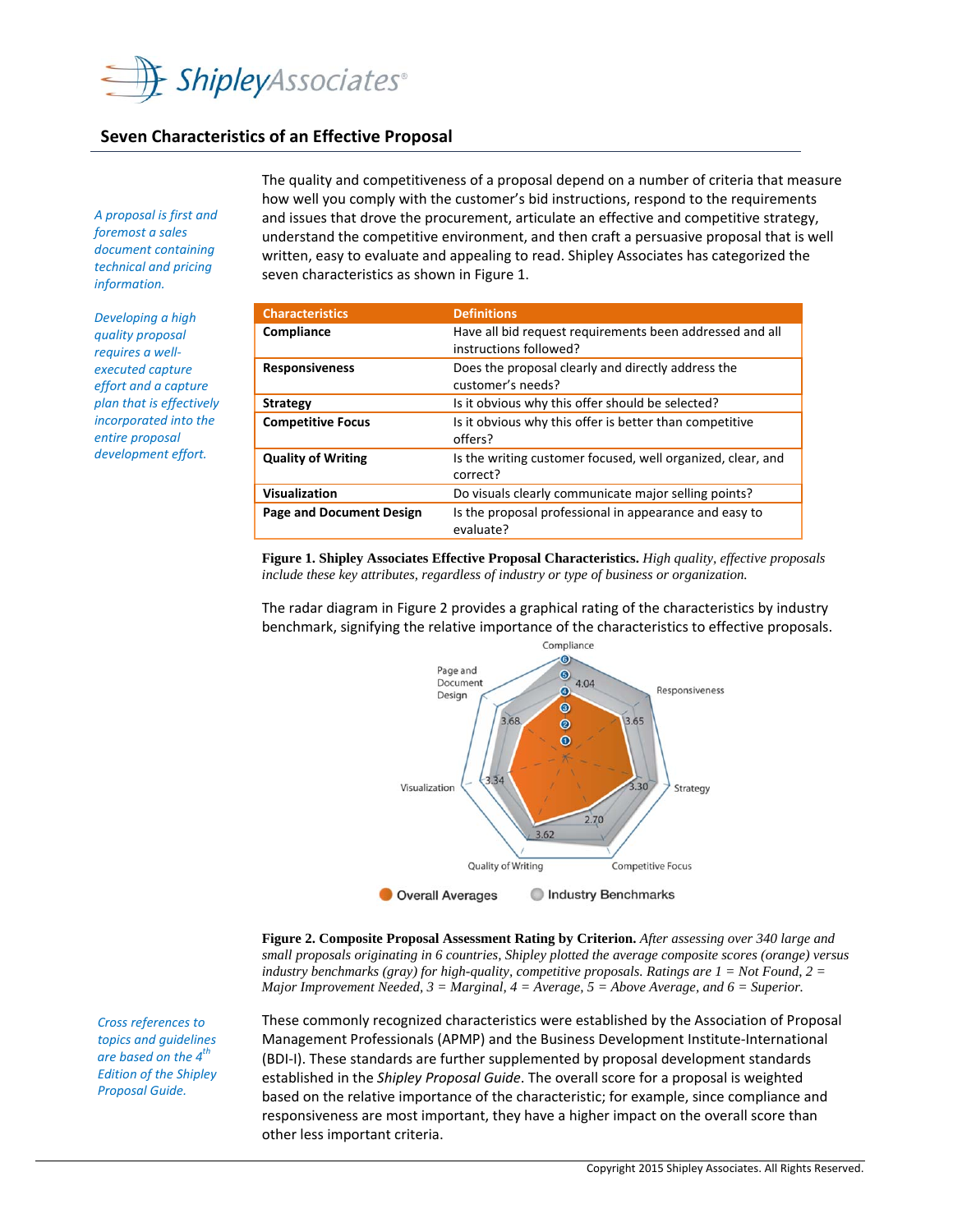

| <b>Characteristic Definitions</b>                                                                                                                                                                                                                                                                                                                                                                                                                                                                                                                                                                                                                                                                                                                                                                                                                                                                                                                                                                                                                                                                   | <b>Proposal Guide Sections</b>                                                                                                                                            |
|-----------------------------------------------------------------------------------------------------------------------------------------------------------------------------------------------------------------------------------------------------------------------------------------------------------------------------------------------------------------------------------------------------------------------------------------------------------------------------------------------------------------------------------------------------------------------------------------------------------------------------------------------------------------------------------------------------------------------------------------------------------------------------------------------------------------------------------------------------------------------------------------------------------------------------------------------------------------------------------------------------------------------------------------------------------------------------------------------------|---------------------------------------------------------------------------------------------------------------------------------------------------------------------------|
| <b>Compliance</b> means strict adherence to the customer's bid request, both the submittal instructions and<br>the requirements. Compliance with instructions means that you have followed the requested format,<br>answered all questions, completed all forms, and submitted your response to the right person and place on<br>time. Compliance with requirements means that you have agreed to meet all requirements as asked in the<br>bid request. Being fully compliant will not ensure a win, but failure to be compliant can easily result in a loss.                                                                                                                                                                                                                                                                                                                                                                                                                                                                                                                                       | Compliance and<br><b>Responsiveness</b><br>Outlining<br><b>Headings</b>                                                                                                   |
| <b>Responsiveness</b> means addressing the customer's underlying needs. Proposals can be responsive but<br>not compliant, or compliant but nonresponsive. The proposal cannot simply agree to meet the requirements<br>in the solicitation. The bid must be specific in describing "how" the requirement will be met. It must also<br>address the needs of the customer and provide specific benefits that are associated with the features of the<br>proposed solution. These features are most powerfully presented as discriminators, features of your offer<br>that provide valued benefits to the customer and are only available from you.                                                                                                                                                                                                                                                                                                                                                                                                                                                    | Compliance and<br><b>Responsiveness</b><br><b>Executive Summary</b><br><b>Theme Statements</b><br>Organization<br><b>Choosing Correct Words</b>                           |
| <b>Strategy and Persuasion:</b> Strategy is best developed during the pre-solicitation phase. Strategies that<br>move the bidder to a favored position can be categorized as actions taken to leverage strengths, mitigate<br>weaknesses, highlight competitor weaknesses, and neutralize competitor strengths. Execution of strategies<br>produces features with associated benefits and potential discriminators. During the proposal development<br>phase, these strategies become the central messages of the proposal. Persuasion is using these central<br>messages in the proposal in a variety of ways including theme statements, action captions, informative<br>headings, value propositions, risk mitigation approaches, and substantiated descriptions of benefits and<br>discriminators.                                                                                                                                                                                                                                                                                              | <b>Proposal Strategy</b><br><b>Theme Statements</b><br><b>Action Captions</b><br><b>Headings</b><br>Features, Advantages and<br><b>Benefits</b><br><b>Risk Management</b> |
| <b>Competitive Focus:</b> A winning proposal must not only respond to the customer's issues and<br>requirements, it must also reflect your knowledge of the competition and their strengths, weaknesses,<br>solutions, and pricing. Only by performing effective competitive assessments will you be able to correctly<br>articulate your own discriminators relative to the competition. A well-executed competitive assessment will<br>contribute valuable input to your strategy, win themes, discriminators, ghosting of competitors, solution,<br>pricing and teaming considerations.                                                                                                                                                                                                                                                                                                                                                                                                                                                                                                          | <b>Discriminators</b><br><b>Proposal Strategy</b>                                                                                                                         |
| <b>Quality of Writing:</b> A common mistake many companies make is they view a proposal as a "technical<br>proposal" rather than a sales document. Effective proposal writing requires a style of writing that is often<br>foreign to many academics, engineers and other technically-oriented professionals. The analytical (or<br>inductive) style must be abandoned in favor of a style that is best exemplified by newspaper articles and<br>sales brochures. This style of top-down (or deductive) writing provides the main points at the beginning and<br>then develops the details and substantiation, followed by a summary. This approach ensures that your key<br>sales messages are read by the evaluation team.                                                                                                                                                                                                                                                                                                                                                                        | Organization<br><b>Choosing Correct Words</b><br><b>Customer Focus</b><br><b>Letter Proposals</b><br><b>Headings</b>                                                      |
| Visualization: High-level readers of proposals, those either making or influencing the selection decision,<br>often only skim proposals, looking at the graphics that stand out, then reading the captions, headings,<br>highlight statements, and the executive summary. These readers must be able to see why you should be<br>selected without reading body text. Effective graphics leave overall positive impressions and can make it<br>easy for evaluators to find detailed answers to questions. Studies of retention show that after a single<br>reading, evaluators will remember more of what they see in a graphic than what they read in text. In<br>addition, when evaluators both see and read the same point, they retain information longer. The key<br>elements in retention are repetition and dual modes of acquisition.                                                                                                                                                                                                                                                        | <b>Action Captions</b><br><b>Graphics</b>                                                                                                                                 |
| Page and Document Design: The reading process is identical for technical documentation or a<br>proposal. However, the motivation of the reader differs. The more interesting the subject to the reader, the<br>more the reader wants the information, the less you have to entice the reader to read your document.<br>People are lookers first, then readers. A good page and document design entices readers, then facilitates<br>understanding, even though evaluators may not be conscious of the design techniques used. A well-<br>organized, visually appealing design helps evaluators find what they need to know rapidly and easily while<br>reflecting your organization's professionalism. Never underestimate the importance of the proposal's<br>appearance. When competitors' offers differ minimally, the appearance and organization of the proposal<br>can make the difference. And lastly, the evaluation team views your proposal as the first deliverable of the<br>new contract; make it a high quality product that reflects your attention to detail and quality standards. | Page and Document Design<br><b>Graphics</b>                                                                                                                               |

## The following two pages include a proposal assessment checklist for use in evaluating and rating how your own proposals meet the characteristics.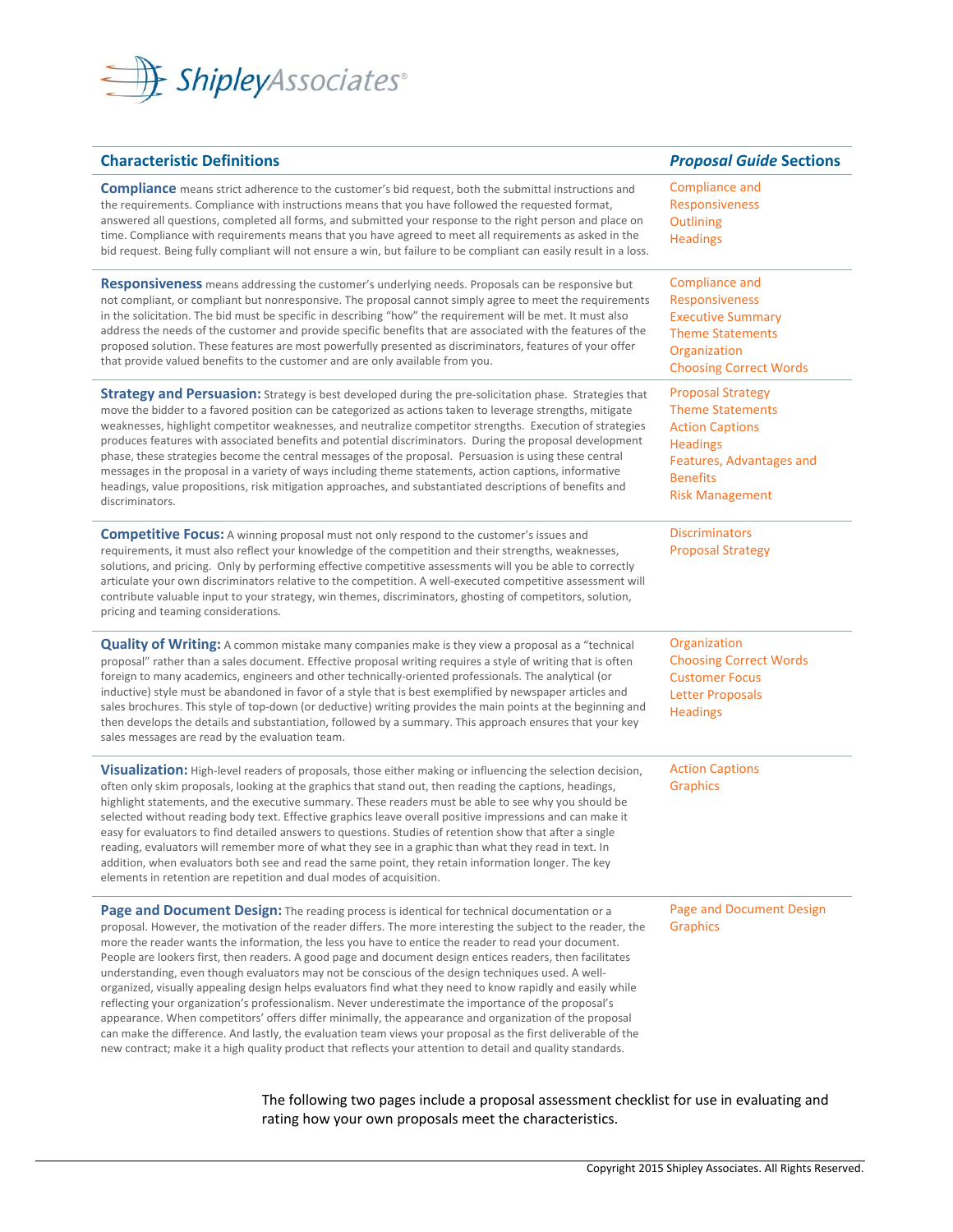# *Shipley*TM **Proposal Assessment Proposal Assessment Checklist**

# **Proposal Name:**

#### **Reviewer:**

| <b>Criteria/Checklist Items</b>                                                                                                | Not Found |                    |              |                    |                     |                    | Superior            | <b>Proposal Guide</b>                                        |
|--------------------------------------------------------------------------------------------------------------------------------|-----------|--------------------|--------------|--------------------|---------------------|--------------------|---------------------|--------------------------------------------------------------|
|                                                                                                                                | 1         | 2                  |              | 3                  |                     | 4                  | 5<br>6              | Topic & Guideline(s)                                         |
| <b>Compliance Overall Rating</b>                                                                                               |           |                    |              |                    |                     |                    |                     |                                                              |
| Have all bid request requirements been addressed and all                                                                       |           |                    |              |                    |                     |                    |                     |                                                              |
| instructions followed?                                                                                                         | $\circ$   | $\circ$            | $\circ$      |                    | O                   | $\circ$            | $\circ$             | <b>Compliance and Responsiveness</b><br>(C&R); Outlining (O) |
| Is compliance with organization and format instructions obvious<br>and deliberate?                                             | $\circ$   | $\circ$            | $\circ$      |                    | $\circ$             | $\circ$            | $\circ$             | C&R 1, 5, 6; O 1, 2, 9                                       |
| Are major section titles and subheadings consistent with the<br>names and numbering in the bid request?                        | $\circ$   | O                  | $\circ$      |                    | O<br>$\circ$        |                    | $\circ$             | O 2, 3; Headings 1                                           |
| Does the proposal have a compliance matrix that is easy to<br>find and mapped to bid request?                                  | $\circ$   | $\circ$            | $\circ$      |                    | $\mathsf{o}$        | $\circ$            | $\circ$             | <b>C&amp;R6</b>                                              |
| Comments:                                                                                                                      |           |                    |              |                    |                     |                    |                     |                                                              |
| <b>Responsiveness Overall Rating</b>                                                                                           |           |                    |              |                    |                     |                    |                     |                                                              |
| Does the proposal clearly and directly address the prospects<br>needs?                                                         | $\circ$   | $\mathsf{o}$       | $\circ$      |                    | $\mathsf{o}$        | o                  | $\circ$             | <b>Compliance and Responsiveness</b><br>(C&R);               |
| Do the executive summary and section summaries link the<br>prospects needs to the proposal solution?                           | $\circ$   | o                  | o            |                    | O                   | O                  | $\circ$             | Executive Summary 4; Theme<br>Statement 6                    |
| Do major sections open with clear statements that the offering<br>satisfies the prospects needs and requirements?              | $\Omega$  | O                  | $\circ$      |                    | $\circ$             | $\circ$            | $\circ$             | Organization 5                                               |
| Do all major sections tie features and benefits to prospect<br>requirements and needs?                                         | $\circ$   | O                  | $\circ$      |                    | $\mathsf{o}\xspace$ | $\circ$            | $\circ$             | Model Document 13                                            |
| Does the language in each section reflect the prospects<br>language and tone?                                                  | $\circ$   | $\circ$            | $\mathsf{o}$ |                    | $\mathsf{o}\xspace$ | $\circ$            | $\circ$             | Choosing Correct Words 1-7                                   |
| Comments:                                                                                                                      |           |                    |              |                    |                     |                    |                     |                                                              |
| <b>Strategy Overall Rating</b>                                                                                                 |           |                    |              |                    |                     |                    |                     |                                                              |
| Is it obvious why this offer should be selected?<br>Does the proposal emphasize strengths and mitigate                         | o<br>o    | $\circ$<br>$\circ$ |              | $\circ$<br>o       | O<br>$\circ$        | $\circ$<br>$\circ$ | $\circ$<br>$\circ$  | Strategy<br>Strategy 5, 6, 8                                 |
| weaknesses of the proposed offering?<br>Are theme statements specific, factual, believable, and                                | o         | $\circ$            |              | $\circ$            | $\mathsf{o}$        | $\circ$            | $\circ$             | Theme Statements 2-9                                         |
| quantified when possible?<br>Are theme statements, action captions, and informative                                            |           |                    |              |                    |                     |                    |                     | Theme Statements, Action                                     |
| headings consistent in content, language, structure, and<br>placement?                                                         | o         | $\circ$            |              | O                  | $\circ$             | $\circ$            | $\circ$             | Captions, Heading                                            |
| Is added value emphasized, quantified, and substantiated?<br>Does the proposal build on clear, coherent benefits that          | o         | $\circ$            |              | O                  | $\circ$             | $\circ$            | $\circ$             | Value Propositions 1, 3, 4, 6<br>Features, Advantages, and   |
| address both quantitative requirements and qualitative<br>needs?                                                               | o         | O                  |              | o                  | $\circ$             | $\circ$            | $\circ$             | Benefits 5                                                   |
| Are risk assessments and corresponding risk management<br>approaches discussed throughout the proposal?                        | o         | O                  |              | $\circ$            | $\circ$             | $\circ$            | $\circ$             | Risk Management 1-4                                          |
| Comments:                                                                                                                      |           |                    |              |                    |                     |                    |                     |                                                              |
| <b>Competitive Focus Overall Rating</b>                                                                                        |           |                    |              |                    |                     |                    |                     |                                                              |
| Is it obvious why this offer is better than competitive offers?<br>Are discriminators prominent in themes, captions, headings, | O<br>o    | $\circ$<br>$\circ$ |              | $\circ$<br>$\circ$ | $\circ$<br>$\circ$  | $\circ$<br>$\circ$ | $\Omega$<br>$\circ$ | Strategy<br><b>Discriminators</b>                            |
| callouts, lists, and summaries?<br>Are competitors ghosted in trade studies or other discussions                               | o         | $\circ$            |              | $\circ$            | $\circ$             | $\circ$            | $\Omega$            | Strategy 9                                                   |
| that substantiate the proposed offering?<br>Are competitors approaches discussed but not named?                                | o         | $\circ$            |              | $\circ$            | $\circ$             | $\circ$            | $\circ$             | Strategy 9                                                   |
| Comments:                                                                                                                      |           |                    |              |                    |                     |                    |                     |                                                              |

Scale: **1. Not Found, 2. Major Improvement Needed, 3. Marginal, 4. Average, 5. Above Average, 6. Superior** Page 1 of 2